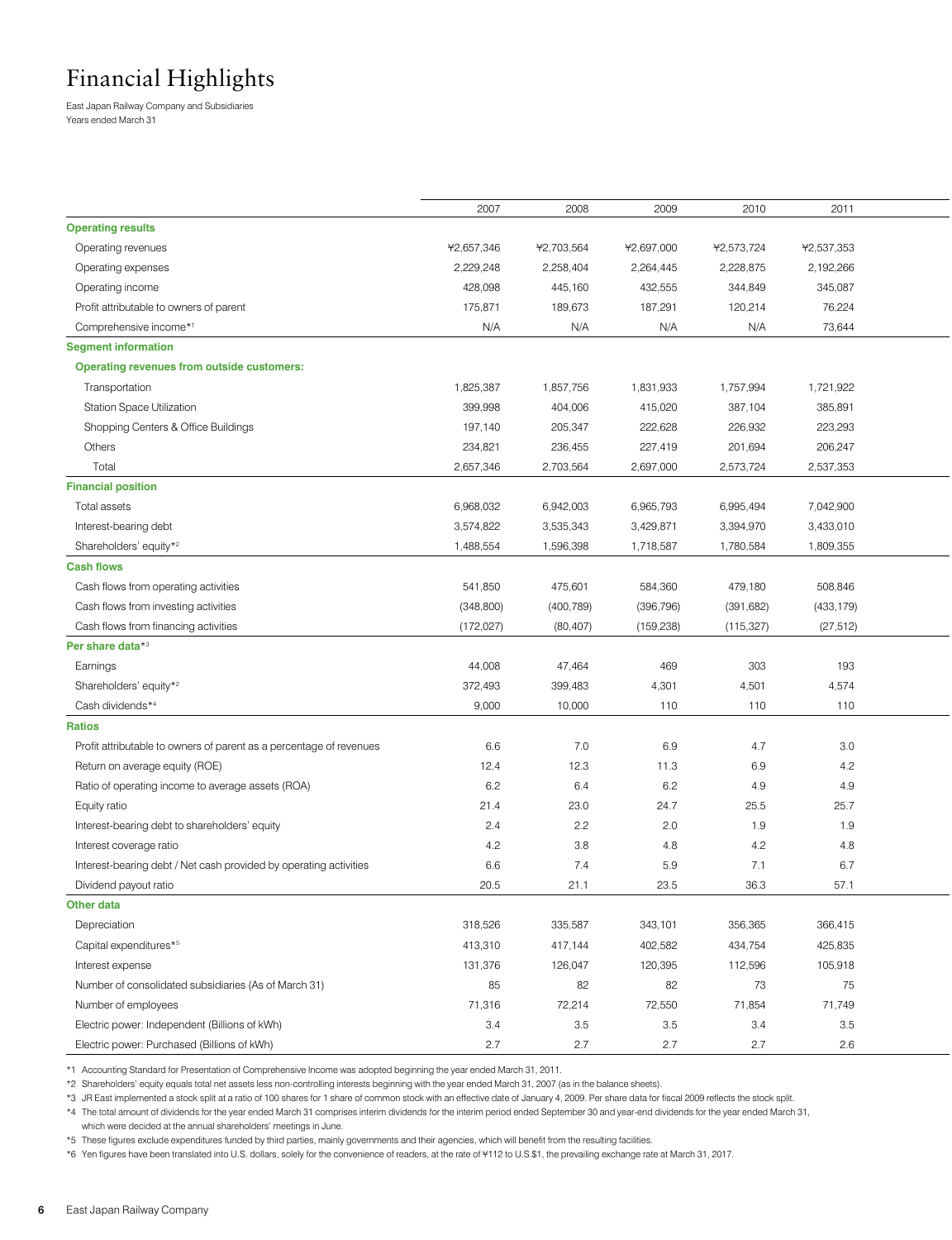| Millions of U.S. Dollars *6<br>(except for Per share data) | YoY Change % | Millions of Yen<br>(except for Per share data, Ratios, Number of consolidated subsidiaries, and Number of employees) |              |            |            |            |            |  |  |
|------------------------------------------------------------|--------------|----------------------------------------------------------------------------------------------------------------------|--------------|------------|------------|------------|------------|--|--|
| 2017                                                       | 2017 / 2016  | 2017                                                                                                                 | 2016         | 2015       | 2014       | 2013       | 2012       |  |  |
|                                                            |              |                                                                                                                      |              |            |            |            |            |  |  |
| \$25,721                                                   | 0.5%         | ¥2,880,802                                                                                                           | ¥2,867,200   | ¥2,756,165 | ¥2,702,917 | ¥2,671,823 | ¥2,532,174 |  |  |
| 21,558                                                     | 1.5%         | 2,414,492                                                                                                            | 2,379,379    | 2,328,643  | 2,296,123  | 2,274,260  | 2,172,149  |  |  |
| 4,163                                                      | $-4.4%$      | 466,310                                                                                                              | 487,821      | 427,522    | 406,794    | 397,563    | 360,025    |  |  |
| 2,481                                                      | 13.3%        | 277,925                                                                                                              | 245,310      | 180,398    | 199,940    | 175,385    | 108,738    |  |  |
| 2,620                                                      | 35.0%        | 293,471                                                                                                              | 217,419      | 229,293    | 214,632    | 197,740    | 109,304    |  |  |
|                                                            |              |                                                                                                                      |              |            |            |            |            |  |  |
| 17,498                                                     | 0.3%         | 1,959,805                                                                                                            | 1,954,588    | 1,852,040  | 1,827,467  | 1,809,554  | 1,705,794  |  |  |
| 3,568                                                      | $-0.1%$      | 399,679                                                                                                              | 399,960      | 396,368    | 400,948    | 404,207    | 396,168    |  |  |
| 2,390                                                      | 4.6%         | 267,638                                                                                                              | 255,979      | 254,997    | 251,070    | 238,945    | 229,637    |  |  |
| 2,265                                                      | $-1.2%$      | 253,680                                                                                                              | 256,673      | 252,760    | 223,432    | 219,117    | 200,575    |  |  |
| 25,721                                                     | 0.5%         | 2,880,802                                                                                                            | 2,867,200    | 2,756,165  | 2,702,917  | 2,671,823  | 2,532,174  |  |  |
| 70,635                                                     | 1.6%         | 7,911,115                                                                                                            | 7,789,762    | 7,605,690  | 7,428,304  | 7,223,205  | 7,060,409  |  |  |
| 28,670                                                     | $-1.0%$      | 3,211,074                                                                                                            | 3,241,979    | 3,275,523  | 3,288,401  | 3,307,483  | 3,340,233  |  |  |
| 23,691                                                     | 8.7%         | 2,653,419                                                                                                            | 2,442,129    | 2,285,658  | 2,180,633  | 2,030,666  | 1,874,404  |  |  |
|                                                            |              |                                                                                                                      |              |            |            |            |            |  |  |
| 5,830                                                      | $-3.0\%$     | 652,907                                                                                                              | 673,110      | 622,762    | 562,764    | 588,529    | 558,650    |  |  |
| (4,978)                                                    | 11.6%        | (557, 539)                                                                                                           | (499, 575)   | (476, 844) | (474,698)  | (465,952)  | (370,685)  |  |  |
| (1,038)                                                    | 5.5%         | (116, 280)                                                                                                           | (110, 266)   | (86, 636)  | (91, 367)  | (101, 151) | (152, 428) |  |  |
|                                                            |              |                                                                                                                      |              |            |            |            |            |  |  |
|                                                            | 14.1%        | 714                                                                                                                  | 626          | 459        | 507        | 444        | 275        |  |  |
|                                                            | 9.5%         | 6,826                                                                                                                | 6,232        | 5,818      | 5,529      | 5,136      | 4,739      |  |  |
|                                                            | $0.0\%$      | 130                                                                                                                  | 130          | 120        | 120        | 120        | 110        |  |  |
|                                                            |              |                                                                                                                      |              |            |            |            |            |  |  |
|                                                            |              | 9.6                                                                                                                  | 8.6          | 6.5        | 7.4        | 6.6        | 4.3        |  |  |
|                                                            |              | 10.9                                                                                                                 | 10.4         | 8.1        | 9.5        | 9.0        | 5.9        |  |  |
|                                                            |              | 5.9                                                                                                                  | 6.3          | 5.7        | 5.6        | 5.6        | 5.1        |  |  |
|                                                            |              | 33.5                                                                                                                 | 31.4         | 30.1       | 29.4       | 28.1       | 26.5       |  |  |
|                                                            |              | 1.2                                                                                                                  | 1.3          | 1.4        | 1.5        | 1.6        | 1.8        |  |  |
|                                                            |              | 9.2                                                                                                                  | 8.8          | 7.6        | 6.3        | 6.2        | 5.5        |  |  |
|                                                            |              | 4.9                                                                                                                  | 4.8          | 5.3        | 5.8        | 5.6        | 6.0        |  |  |
|                                                            |              | $18.2$                                                                                                               | 20.8         | 26.1       | 23.7       | 27.0       | 40.0       |  |  |
| 3,251                                                      | 1.3%         | 364,129                                                                                                              | 359,515      | 353,251    | 348,042    | 346,808    | 358,704    |  |  |
| 4,524                                                      | $-6.5%$      |                                                                                                                      | 541,949      | 522,127    | 525,708    | 480,717    | 370,199    |  |  |
|                                                            | $-8.0\%$     | 506,727                                                                                                              |              | 81,962     | 88,279     | 95,312     | 101,073    |  |  |
|                                                            |              | 70,258<br>67                                                                                                         | 76,332       | 72         | 73         | 72         | 72         |  |  |
|                                                            |              | 73,063                                                                                                               | 67<br>73,053 | 73,329     | 73,551     | 73,017     | 71,729     |  |  |
|                                                            |              | 3.3                                                                                                                  | 3.3          | 3.3        | 3.3        | 3.3        | 3.4        |  |  |
|                                                            |              | 2.6                                                                                                                  | 2.5          | 2.6        | 2.6        | 2.6        | 2.4        |  |  |
|                                                            |              |                                                                                                                      |              |            |            |            |            |  |  |

Note: Pursuant to an amendment of the Japanese Tax Law, from the year ended March 31, 2008, a depreciation method based on the amended Japanese Tax Law has been used for property, plant and equipment acquired on or after April 1, 2007. Further, for property, plant and equipment acquired on or before March 31, 2007, from the fiscal year following the fiscal year in which assets reach 5% of acquisition cost through the application of a depreciation method based on the Japanese Tax Law prior to amendment, the difference between the amount equivalent to 5% of the acquisition cost and the memorandum value (residual value under the amended Japanese Tax Law) is depreciated evenly over a five-year period and recognized in depreciation.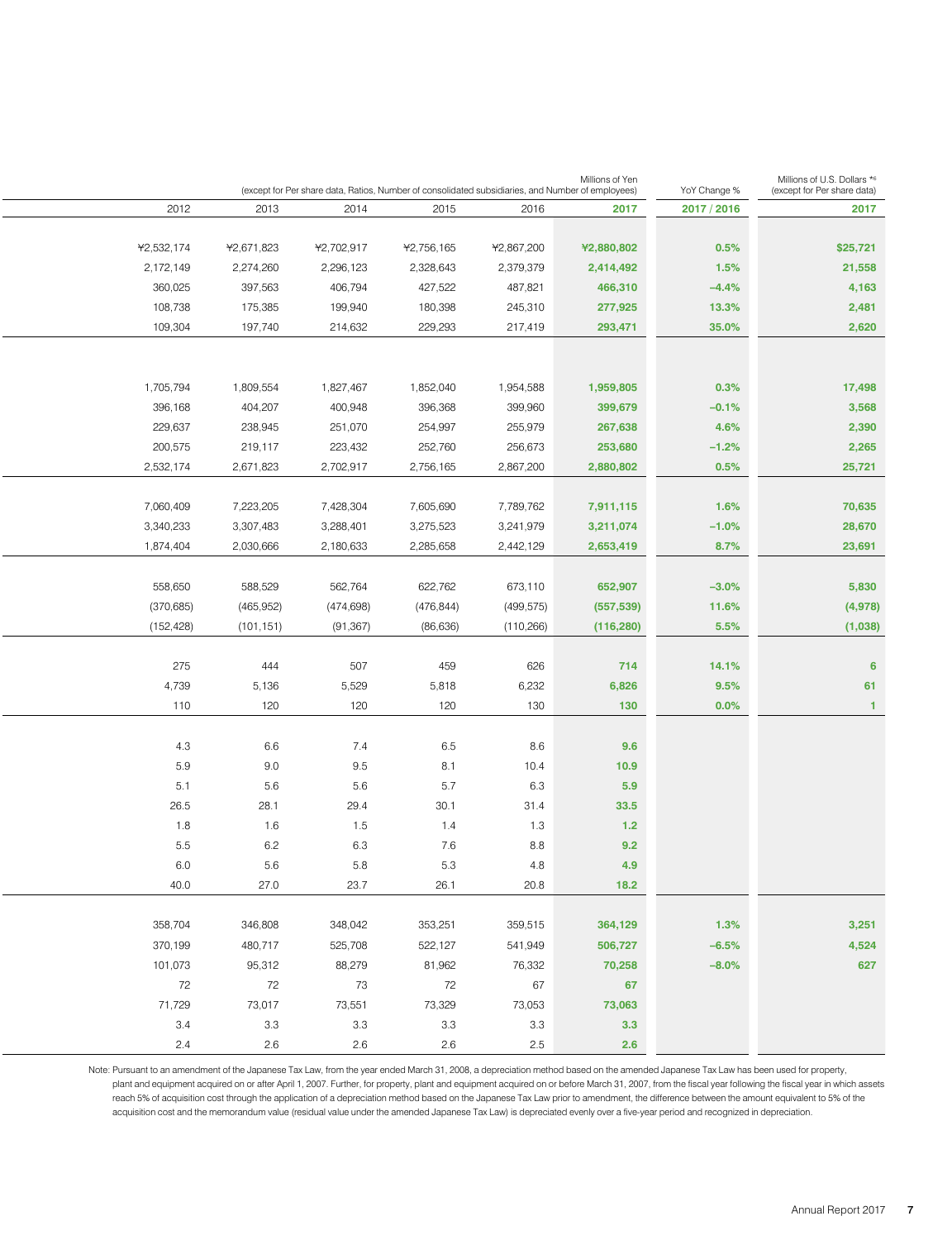## Selected Financial Data

East Japan Railway Company and Subsidiaries Years ended March 31



Operating Revenues, Operating Income, and Ratio of Operating Income to Operating Revenues



Cash Flows from Operating Activities and Free Cash Flows Billions of Yen



Cash flows from operating activities **Free cash flows** 





Earnings per Share and Cash Flows from Operating Activities per Share\*



Earnings per share Cash flows from operating activities per share

\* JR East implemented a stock split at a ratio of 100 shares for 1 share of common stock with an effective date of January 4, 2009. Earnings per share and cash flows from operating activities per share from 2007 to 2008 have been calculated based on the supposition that the stock split was implemented at the beginning of each year.

# Return on Average Equity (ROE) and Ratio of Operating Income to Average Assets (ROA)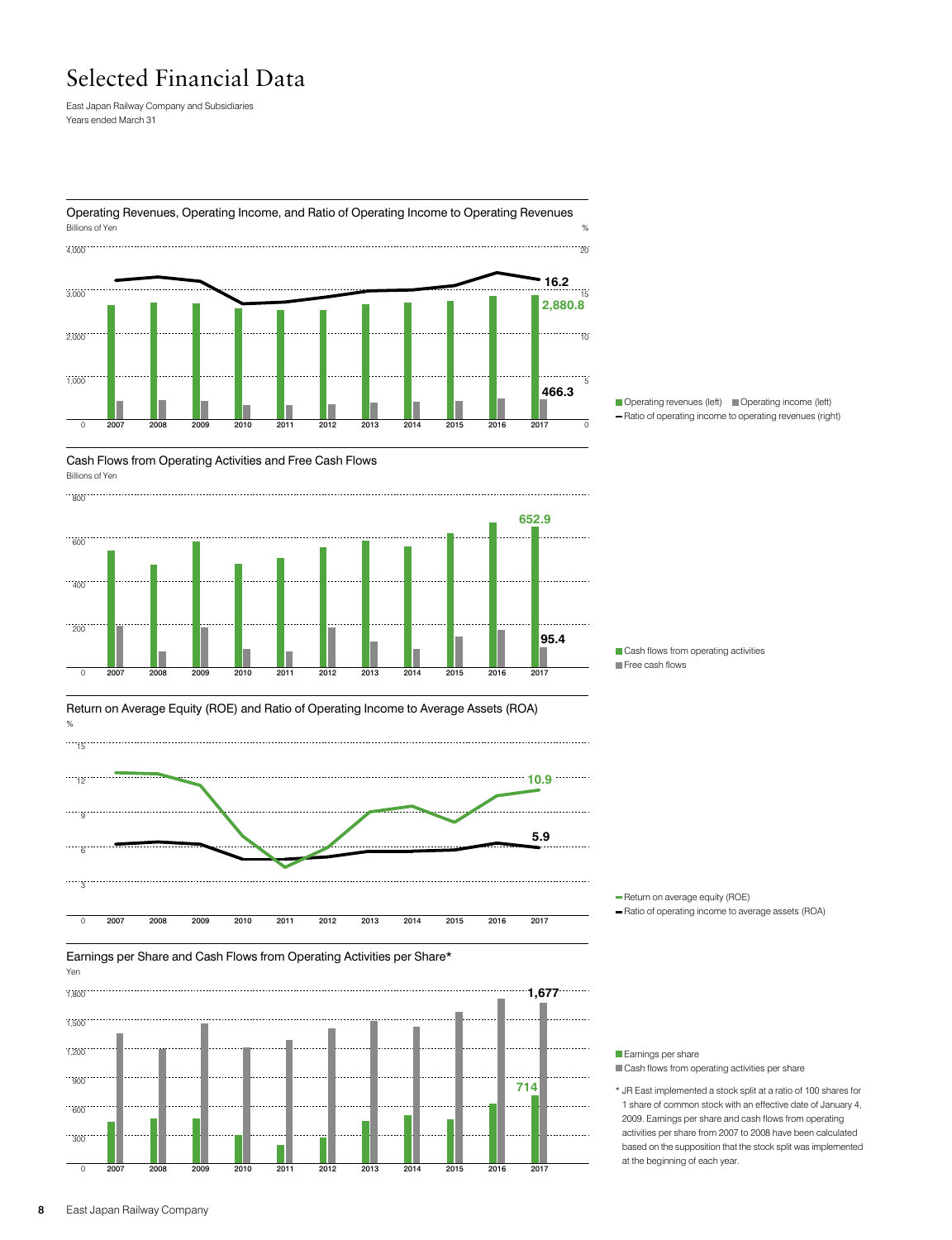#### Comparisons of New and Old Segments

From the fiscal year ending March 31, 2018, JR East has revised its reportable segment classifications to focus on operational headquarters in order to better enforce its management approach based on segments that carry out managerial decision-making. For summaries of each segment, please see page 3.



Operating Revenues and Operating Income by Segment Billions of Yen

### **TRANSPORTATION**



#### **REAL ESTATE & HOTELS**



#### **RETAIL & SERVICES**







Operating revenues **Operating income**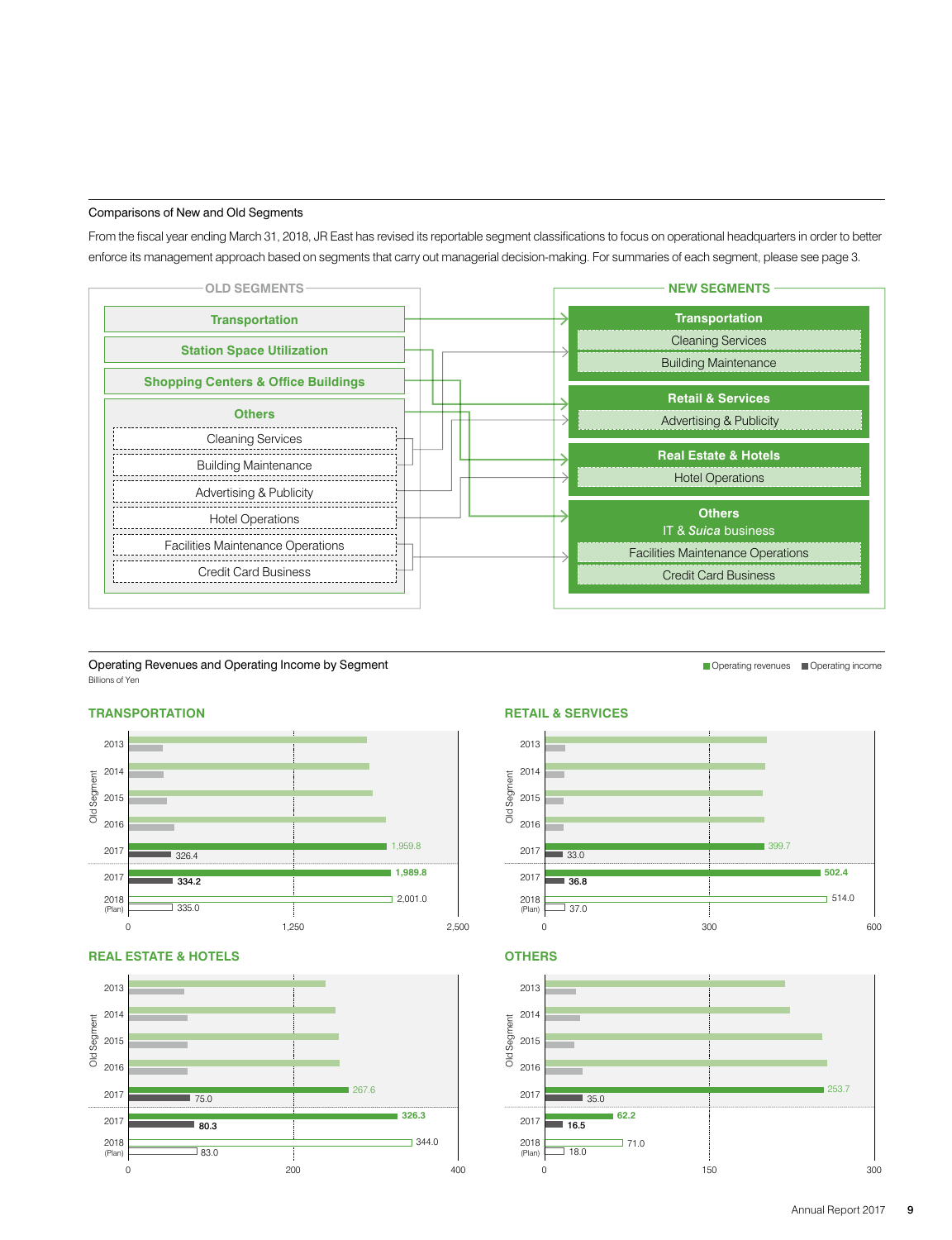## Selected Financial Data East Japan Railway Company and Subsidiaries Years ended March 31

#### Capital Expenditures and Depreciation



Interest-Bearing Debt and Interest-Bearing Debt to Shareholders' Equity













Interest-bearing debt (left) - Interest-bearing debt to shareholders' equity (right)

■ Total assets (left) ■ Shareholders' equity (left) Equity ratio (right)

Cash dividends (left) Share buybacks (left) Total return ratio (right)